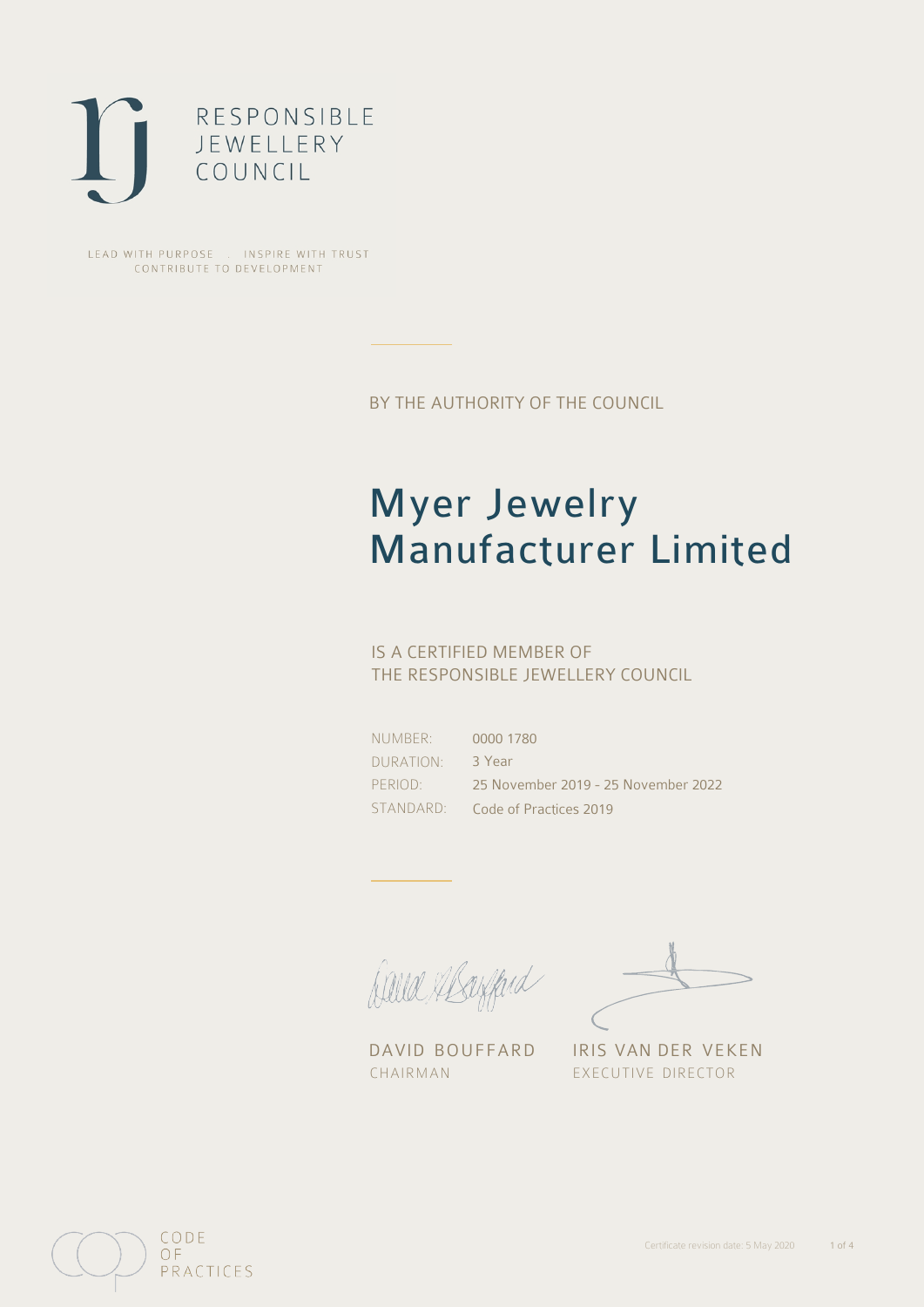

# **CERTIFICATION OVERVIEW**

| Jewellery and Watch Manufacturer and/or Wholesaler                                                                                                                                                                                                                                                                                                                                                                                                                     |
|------------------------------------------------------------------------------------------------------------------------------------------------------------------------------------------------------------------------------------------------------------------------------------------------------------------------------------------------------------------------------------------------------------------------------------------------------------------------|
| 18 October 2021                                                                                                                                                                                                                                                                                                                                                                                                                                                        |
| Change or Extension of Scope                                                                                                                                                                                                                                                                                                                                                                                                                                           |
| Code of Practices 2019                                                                                                                                                                                                                                                                                                                                                                                                                                                 |
| Bureau Veritas Italia                                                                                                                                                                                                                                                                                                                                                                                                                                                  |
| 1. General requirements: 1-4, except 3.2<br>Responsible supply chains, human rights and due<br>2.<br>diligence: 5-14, except 7.3a, 7.3b, 8, 9, 11.3, 13.3, 14.3<br>3. Labour rights and working conditions: 15-22, except 19.3,<br>21.3<br>4. Health, Safety and Environment: 23-27, except 23.10, 27.4<br>5. Gold, Silver, PGM, diamond and coloured gemstone<br>products: 28-30, except 29.2, 30.1, 30.2, 30.3, 30.4/5/6<br>Responsible mining: Not applicable<br>6. |
|                                                                                                                                                                                                                                                                                                                                                                                                                                                                        |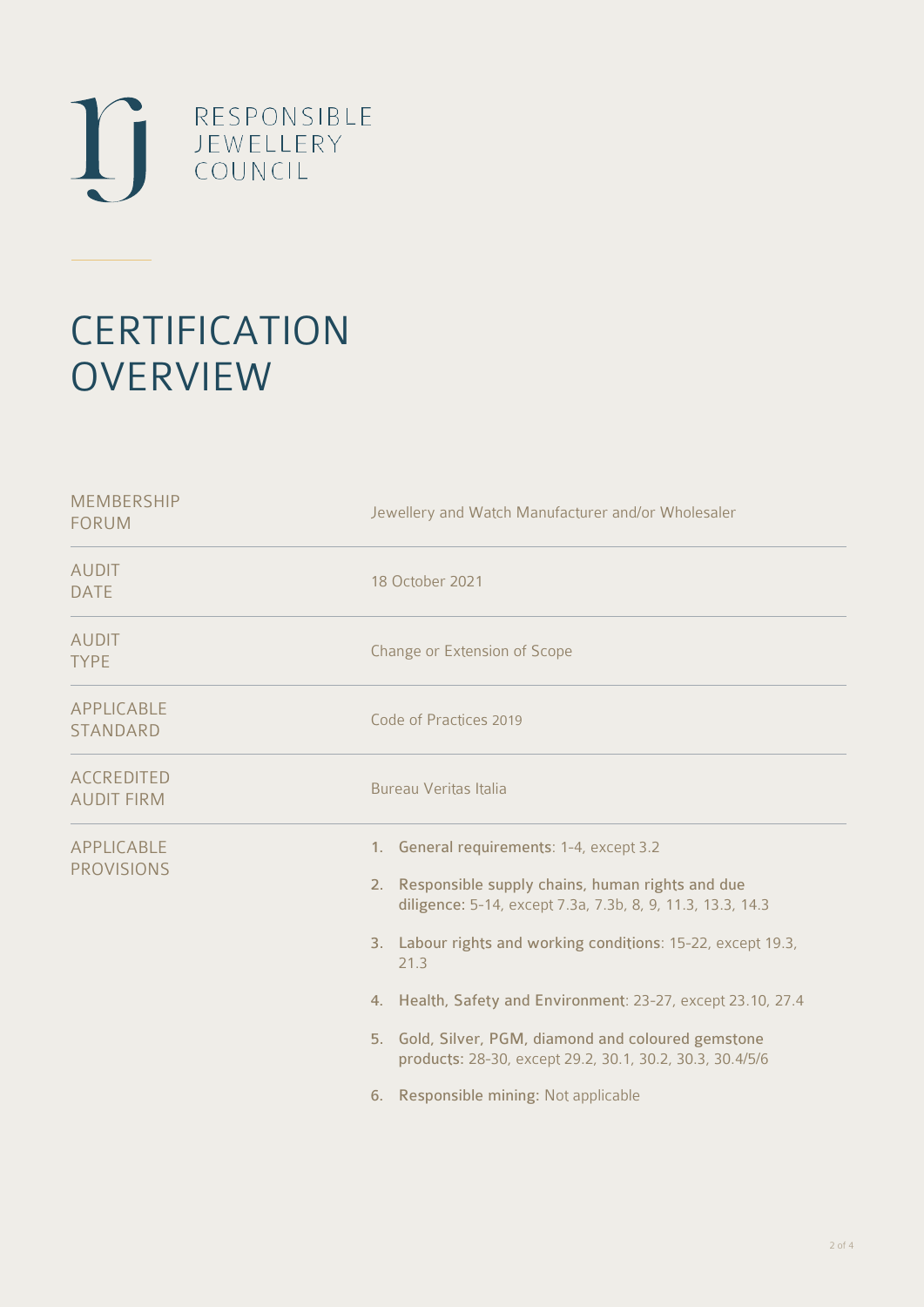| PROVENANCE<br><b>CLAIMS</b>                | Myer warrants that the gold has been supplied in compliance with the<br>Signet Responsible Sourcing Protocol for gold (SRSP). Myer warrants<br>that the diamond has been supplied in compliance with the Signet<br>Responsible Sourcing Protocol for diamonds (D-SRSP). Myer warrants<br>that the silver has been supplied in compliance with the Signet<br>Responsible Sourcing Protocol (SRSP). |
|--------------------------------------------|---------------------------------------------------------------------------------------------------------------------------------------------------------------------------------------------------------------------------------------------------------------------------------------------------------------------------------------------------------------------------------------------------|
| <b>AUDITOR STATEMENT OF</b><br>CONFORMANCE | Based on the scope and findings of the certification audit, the member<br>has demonstrated a conformance level consistent with a:                                                                                                                                                                                                                                                                 |
|                                            | 3 Year Certification                                                                                                                                                                                                                                                                                                                                                                              |
| <b>NEXT AUDIT TYPE</b>                     | MID-TERM REVIEW (within 12-24 months):                                                                                                                                                                                                                                                                                                                                                            |
|                                            | A. Mid-term review NOT required due to:                                                                                                                                                                                                                                                                                                                                                           |
|                                            | No anticipated changes to the certification scope during the<br>certification period                                                                                                                                                                                                                                                                                                              |
|                                            | 3 or less minor non-conformances with critical provisions or in<br>general identified by the audit (not covered by parallel audits<br>for schemes identified as equivalent to RJC's) for an individual<br>member in the mining sector or a non-mining sector member                                                                                                                               |
|                                            | <25 full time equivalent personnel                                                                                                                                                                                                                                                                                                                                                                |
|                                            | Low risk of non-conformances due to management controls                                                                                                                                                                                                                                                                                                                                           |
|                                            | Existence of parallel audits for schemes recognised by RJC                                                                                                                                                                                                                                                                                                                                        |
|                                            | Strong internal controls ensuring effective review and closure<br>of corrective actions for non-conformances                                                                                                                                                                                                                                                                                      |
|                                            | B. Mid-term review (desktop only) required due to:                                                                                                                                                                                                                                                                                                                                                |
|                                            | No impact on conformance levels from any changes to the<br>certification scope                                                                                                                                                                                                                                                                                                                    |
|                                            | 5 or less minor non-conformances with critical provisions or in<br>general identified by the audit (not covered by parallel audits<br>for schemes identified as equivalent to RJC's) for an individual<br>member in the mining sector or a non-mining sector member                                                                                                                               |
|                                            | Possibility of remote verification of actions                                                                                                                                                                                                                                                                                                                                                     |
|                                            | No risk to critical provisions                                                                                                                                                                                                                                                                                                                                                                    |